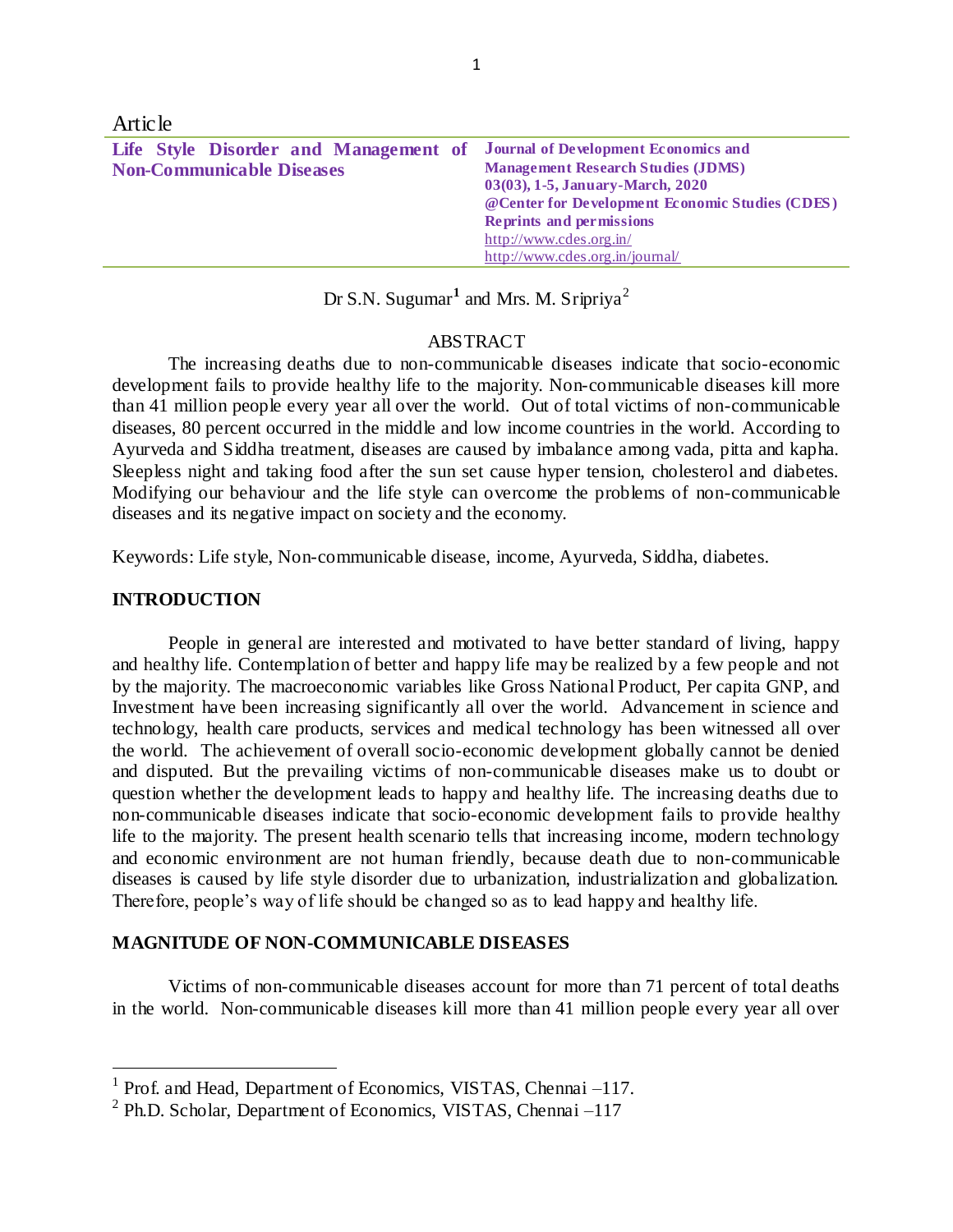the world. Out of total victims of non-communicable diseases, 80 percent occurred in the middle and low income countries in the world.

Non-communicable diseases include cardio – vascular disease, lungs and kidney diseases, blood pressure, cholesterol, diabetes and cancer. As per the publication of World Health Organization every year all over the world 17.9 million people die due to heart diseases, death of 9 million people caused by cancer, 3.9 million people die due to respiratory diseases and 1.6 million people die due to diabetes. In general, 15 million people die every year from the age group of 30-60 years. Among the no-communicable diseases, the major four diseases viz, heart diseases, cancer, lung diseases and diabetes account for 80 percent of premature deaths.

# **CAUSES OF NON-COMMUNICABLE DISEASES**

Non-communicable diseases also are known as chronic diseases, tend to be of long duration and are caused by genetic, physiological, psychological, environmental factors. Generally, non-communicable diseases are caused by the following factors.

- 1. Urbanization
- 2. Industrialization
- 3. Globalization
- 4. Aging population
- 5. Unhealthy diets
- 6. Lack of physical activities
- 7. Harmful use of tobacco and alcohol
- 8. Smoking
- 9. Deviation of human life from nature and body clock

World Health Organization showed that 7.2 million death occur due to tobacco use, 4.1 million death due to excess of sodium / salt, 3.3 million deaths due to use of alcohol and 1.6 million death due to insufficient physical activities.

# **ISSUES IN NON-COMMUNICABLE DISEASES (NCDs)**

The systematic examination of the causes of non-communicable diseases reveals that NCDs are psychological factors due to change in the socio-economic environmental conditions. Ultimately it is due to life style disorder. This may include;

- 1. Erratic food habits
- 2. Sleep disorder
- 3. Abnormal working conditions
- 4. Outsourcing between the countries
- 5. Mobility of labourers between the countries
- 6. Negative attitudes of people
- 7. Phobia and worries
- 8. Feeling of jealous among the people
- 9. Tit for tat attitudes
- 10. Feeling of irreligious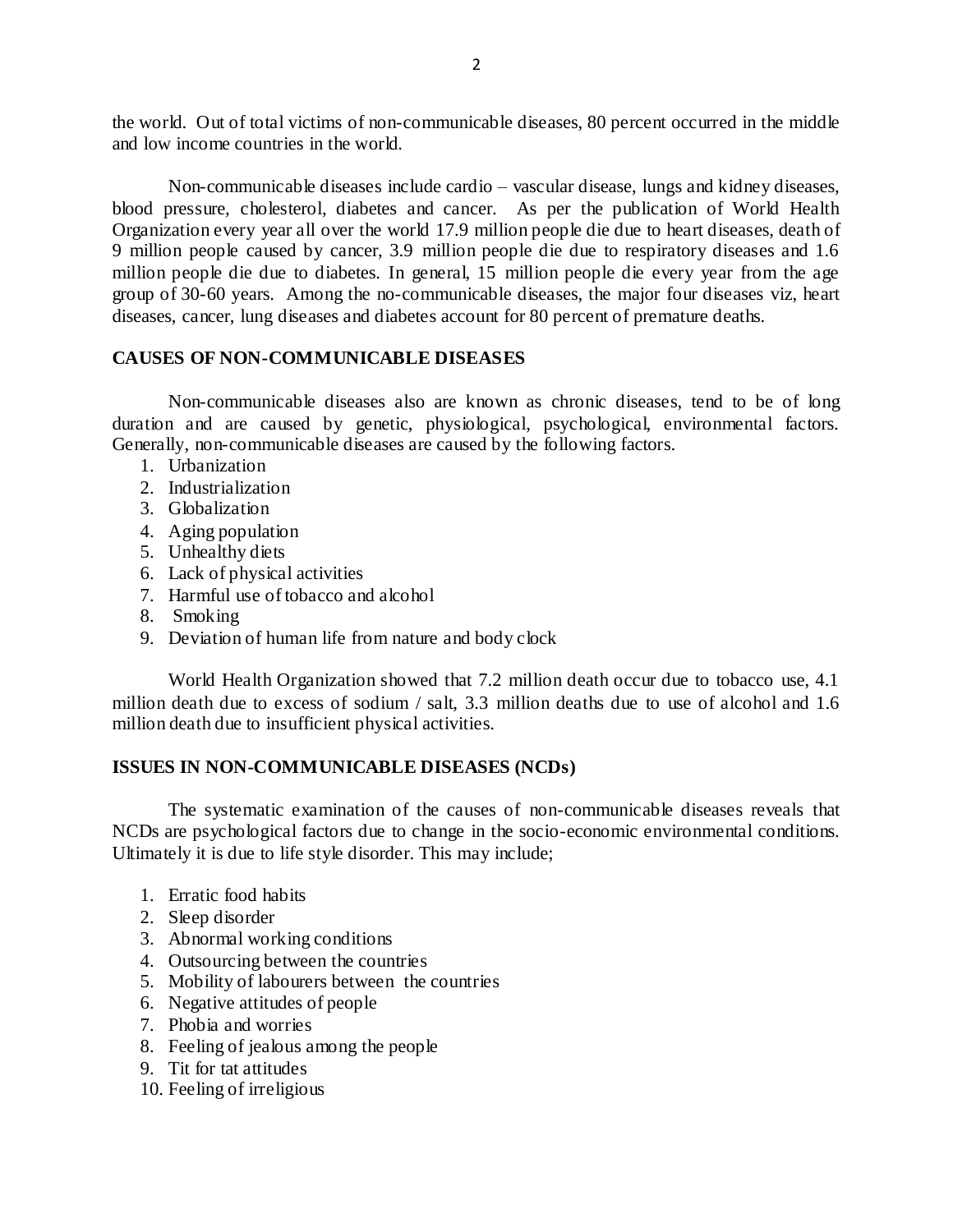11. Deviation from nature

12. Deviation from body clock

#### **MEASURES TO ARREST NON-COMUNICABLE DISEASES**

Most of the non-communicable diseases are in result of mind disorder or emotional. It is also called as metabolic syndrome. As per Ayurveda and siddha treatment, diseases are caused by imbalance among vada, pitta and kapha. But the imbalance is caused by our thoughts and actions. Therefore, we are responsible for all our physical and mental illness. As per the homeopathic way of treatment diseases are caused by our thoughts, action and suppression of our thoughts and diseases. Diseases refer to unhealthy conditions of the body and mind. Human health refers to total physical and mental health which in turn are inter- related. Physical ill health may induce mental ill and mental ill health may induce physical ill health. However, mental health is more important than physical health. Strong mind or mind power can solve physical problems. Therefore, most of the physical problems are due to weak mind. Any crime for that matter is due to weakness of mind. Poverty is due to weakness of mind.

Negative thoughts, mind and attitudes are responsible for human diseases, disputes, violence all over the world. We all know where there is a mind there is a way. All good and bad comes to us are not because of others but it is only because of us. Emerson says that a man is what he thinks about all day long. The thoughts that pass through your mind are responsible for everything that happens in your life. Aware of the thoughts that pass through your mind if thoughts are positive, then it is all right. Therefore, our thoughts are responsible for our illness, disputes, unhappiness and all sorts of violence.

#### **HEALTHY THOUGHTS AND HEALTHY LIFE**

According to Swami Vivekananda, it is the feeling that is the life. We build and fabricate our own healthy or unhealthy life by our own positive and negative thoughts. Nature and pattern of our emotions and feelings determine our life. It is true and you all accept that feeling of joy will create joy only feeling of happiness will create happiness only feeling enmity will create enmity only feeling of harmony will create harmony only feeling of peace of mind will create peace of mind ,feeling healthiness will create healthiness. Feeling violence will create violence only. Therefore, what you see outside that came from inside. We can do or say what we knew or what we can do. By changing our thoughts we can change our life. As you think, so you do, and as you think, so your life…. Nothing more than that. In fact, our feelings decide what and how we are.

The nature of emotions and feeling not only determine the state of mind but also the physical health. The feeling anxiety will damage our heart and lungs. The feeling of pensiveness, jealous and worries may upset our stomach and result in cancer. The feeling of any sorts of phobia or fear will damage our kidney and urinary bladder. The feeling of anger will damage our liver and gallbladder. Therefore, by changing our feelings and emotions we can over- come most of the non-communicable diseases.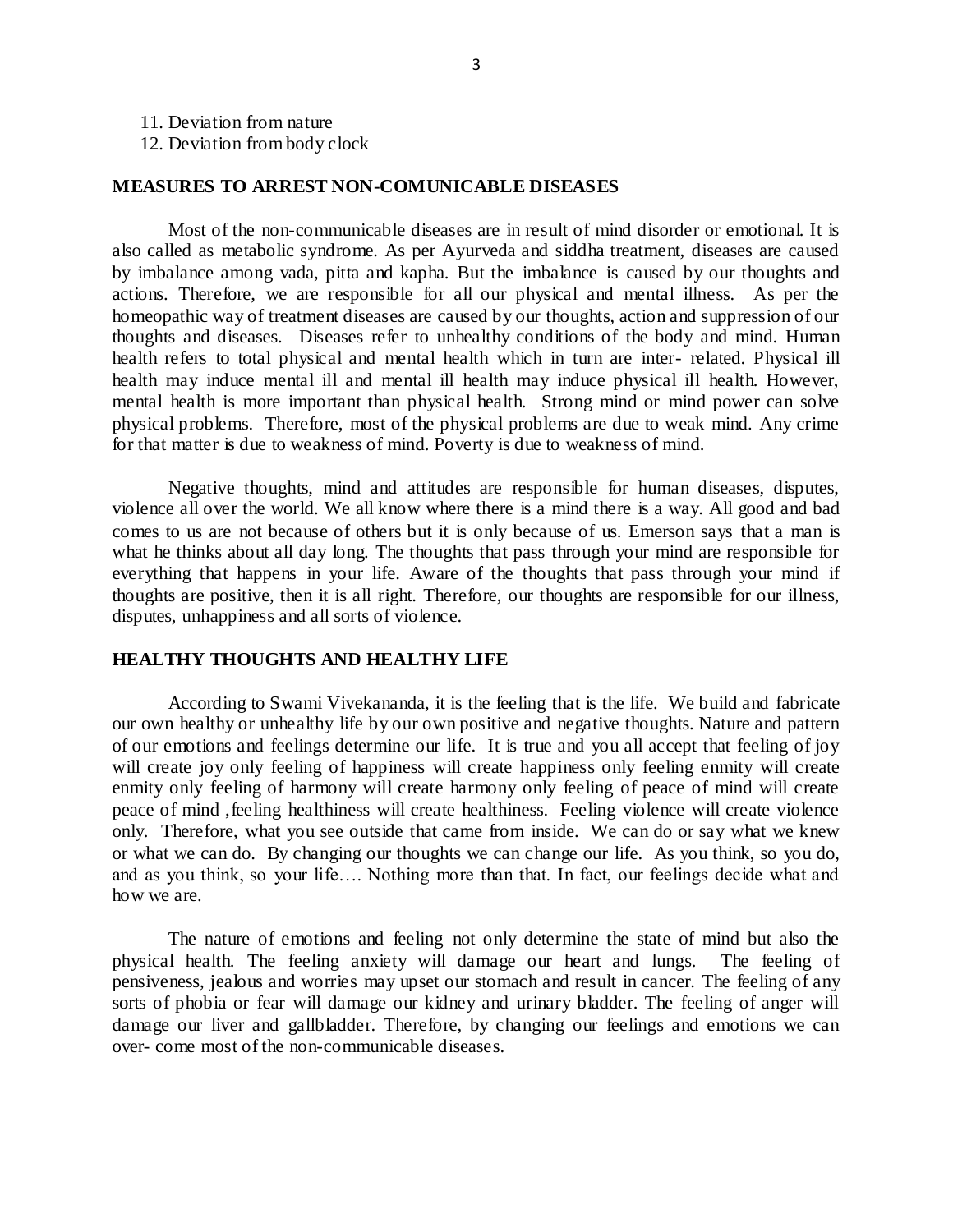#### **DEVIATION FROM NATURE**

Today's modern world changes our living conditions and pattern and consumption patter. Hormone secretion in our body plays major role in determining our health. Serotonin secretion will take place when sun rises that makes oneself brisk and active. That is why we work in the day time. Melatonin secretion will take place in dark place that make us sleepy and drowsy. That is why we sleep at night. In nature, day is to be active and night is to take rest and for regeneration. But, today majority of people's life starts during the night. We just go against the human anatomy. Night shifts is very dangerous to human health. Sleeplessness might lead to innumerable diseases.

Taking food after sunset may not be digested properly or body mechanism will work hard to digest the food when we take in the late night. Sleepless night and taking food after the sun set cause hyper tension, cholesterol and diabetes. Taking all kinds of processed food and junk food and unhealthy food aggravates the problems. Controlling urination and bowel movement leads to ill health.

### **HAPPINESS AND HEALTHY LIFE**

In fact, unhappiness leads too many problems such as worries, depression, frustration, hypertension etc., peace of mind can bring happiness which in turn bring healthy life. Happiness is the purpose and meaning of life. True happiness comes within ourselves and not from achievements, success, love and families, affection with friends and in religion. Therefore, the quest for happiness is always in vain unless you can find it within yourself.

The realization of happiness in practical life is not in getting, but only in giving. Greed and selfishness destroy peace of mind. Unless we think of others and do something for them, we miss one of the greatest source of happiness. Therefore, healthy life can be realised only through natural way of life and positive attitude.

#### **CONCLUSION**

Our understanding on non-communicable diseases implies that our feelings and emotions and way of life play a major role to keep our health intact. Modifying our behaviour and the life style can overcome the problems of non-communicable diseases and its negative impact on society and the economy. To set right our emotions, live neither in the past nor in the future but live in the present – just shut out the past – the dead yesterdays and shut off the future – the unborn tomorrows, then you are safe today.

To keep away from all negative thoughts, disputes and violence understand that doing good to others is not a duty, it is a joy and it increases your own health and happiness. If you want to become rich, make others rich. If you want to be healthy, make others healthy. If you want to be happy make others happy. To enjoy and ensure your happy and healthy life, live without looking back, worrying about the future and comparing your life with that of others.